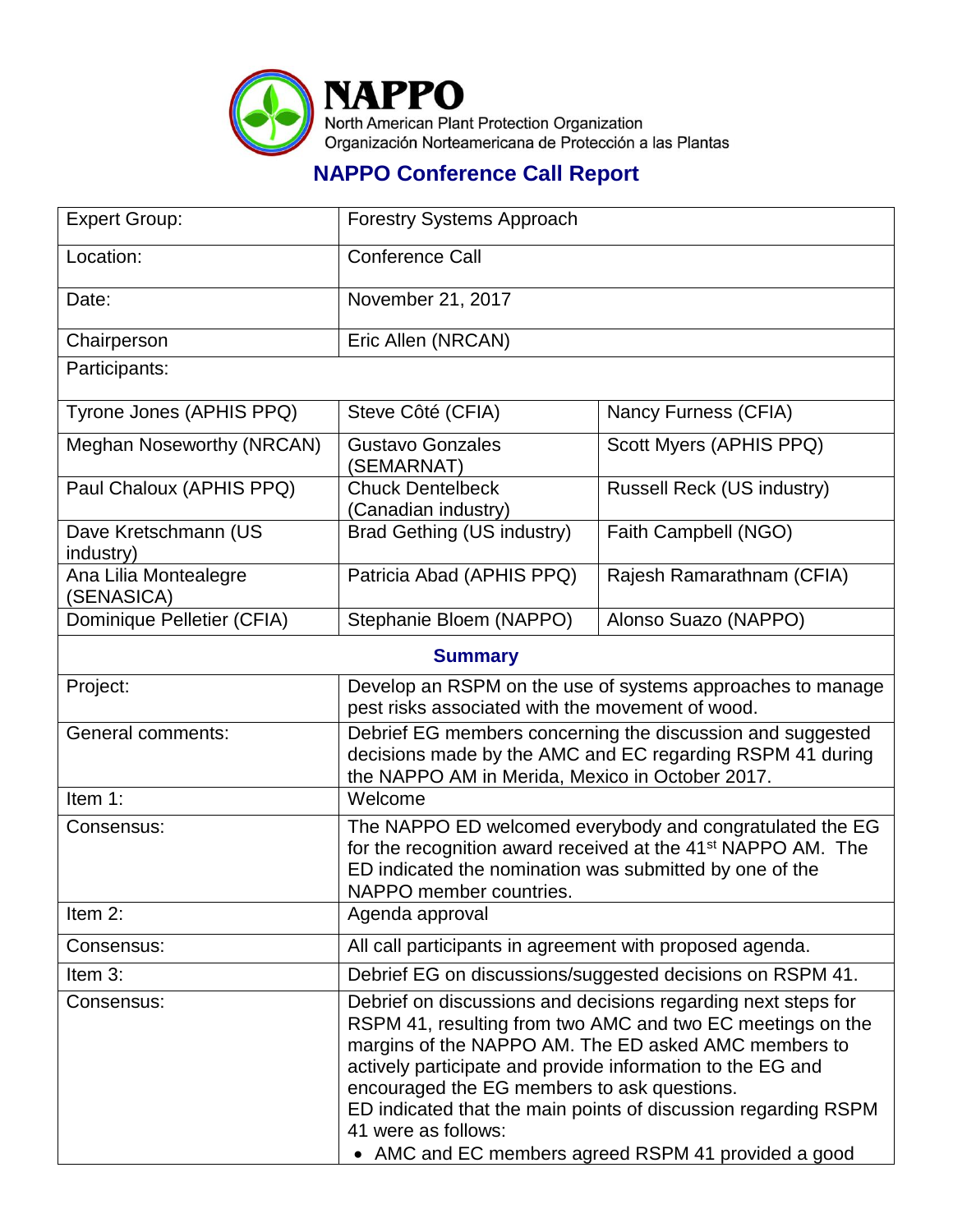| framework for the RSPM but were concerned that it was too<br>general and lacked specific requirements. This concern came<br>because the trend for new ISPMs is to be more specific about<br>the requirements in a standard.<br>All expected that the necessary details would be contained in<br>the Explanatory Document (ExD). They wondered if the<br>specific requirements found in the ExD might be incorporated<br>into the body of the RSPM or alternatively, include the ExD as<br>an Annex to the RSPM.<br>There were concerns that many had not read the ExD.<br>Concerns were also expressed about how NAPPO should<br>$\bullet$<br>handle these types of documents (an RSPM with an<br>Explanatory Document) since no ExD have ever been used in<br>NAPPO. NAPPO lacks a foundational document or policy to<br>deal with this new situation.<br>Because of the above, there was uncertainty as to how to<br>$\bullet$<br>proceed with respect to country consultation - should both<br>documents together or should the new version of the RSPM<br>with an Annex go back out for country consultation?<br>AMC and EC members also expressed concern about the<br>$\bullet$<br>usefulness of ExDs at the IPPC level. The ED indicated there<br>are a few cases of ISPMs with ExDs but that in many cases,<br>the ExDs are not closely associated with the ISPM and are<br>difficult to find. It is for this reason that AMC and EC members<br>suggested to take the specific requirements from the ExD and<br>either include them in the main document or use the content<br>as an Annex to the RSPM.<br>• The document also needs careful editorial revision. |
|--------------------------------------------------------------------------------------------------------------------------------------------------------------------------------------------------------------------------------------------------------------------------------------------------------------------------------------------------------------------------------------------------------------------------------------------------------------------------------------------------------------------------------------------------------------------------------------------------------------------------------------------------------------------------------------------------------------------------------------------------------------------------------------------------------------------------------------------------------------------------------------------------------------------------------------------------------------------------------------------------------------------------------------------------------------------------------------------------------------------------------------------------------------------------------------------------------------------------------------------------------------------------------------------------------------------------------------------------------------------------------------------------------------------------------------------------------------------------------------------------------------------------------------------------------------------------------------------------------------------------------------------------------------------------|
| Following updates from the ED, the AMC member from MX<br>indicated the main document made reference to an<br>"Implementation Plan". The ED indicated that a broader<br>discussion at the AMC and EC level was needed to discuss<br>implementation plans. The ED indicated the group should focus<br>on the previous points and not on the implementation plan at this<br>time.                                                                                                                                                                                                                                                                                                                                                                                                                                                                                                                                                                                                                                                                                                                                                                                                                                                                                                                                                                                                                                                                                                                                                                                                                                                                                           |
| EG members comments:<br>The Chairperson acknowledged that it was difficult to see<br>how the two documents complemented each other before<br>seeing the ExD, but also indicated that a link was shared with<br>the group for people to read the ExD and asked members of<br>the AMC whether they had had an opportunity to read and<br>provide comments on the ExD now that it had been made<br>available to everybody. The ED indicated that she had read<br>the ExD and was quite impressed with the details included<br>and how they might fit within the RSPM or as an annex to the<br>standard.<br>One industry members indicated that putting the documents<br>together would make the RSPM stronger; another indicated                                                                                                                                                                                                                                                                                                                                                                                                                                                                                                                                                                                                                                                                                                                                                                                                                                                                                                                                            |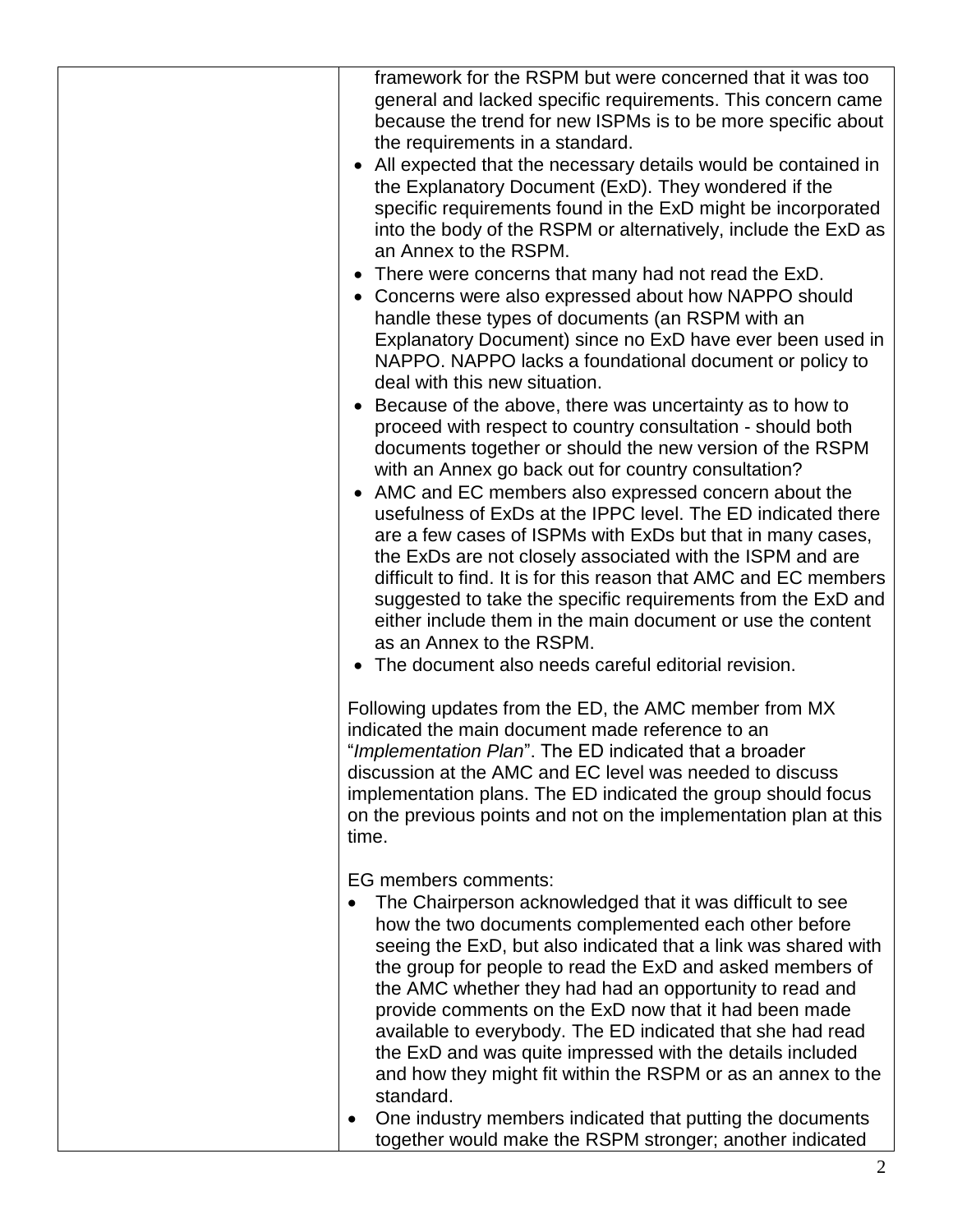| he did not see any problems keeping the documents<br>separated. The ED indicated that including the ExD as an<br>annex to the main document might facilitate the<br>implementation of the standard. It was noted that the ExD<br>has many examples and this might be an issue if the two<br>documents are put together. The changing nature of the<br>forest industry will make changes to the standard very<br>difficult, if the documents are joined.<br>An EG member expressed concerns with including the ExD<br>$\bullet$<br>as an annex because it will make the RSPM too long to read.<br>An EG member inquired with the AMC if they had the<br>opportunity to read the ExD indicating the link to access the<br>document was sent to all AMC members. Several did not<br>have a chance to read the ExD and it was suggested to allow<br>more time for all to read the ExD and reschedule a<br>conference call in January to further discuss next steps for<br><b>RSPM 41.</b><br>Some members of the AMC commented that the ExD could<br>be the standard because of the level of details found in it.<br>With respect to having an ExD separated from the standard<br>EG members indicated that: |
|----------------------------------------------------------------------------------------------------------------------------------------------------------------------------------------------------------------------------------------------------------------------------------------------------------------------------------------------------------------------------------------------------------------------------------------------------------------------------------------------------------------------------------------------------------------------------------------------------------------------------------------------------------------------------------------------------------------------------------------------------------------------------------------------------------------------------------------------------------------------------------------------------------------------------------------------------------------------------------------------------------------------------------------------------------------------------------------------------------------------------------------------------------------------------------------------------------|
| The forest industry has too many products to make a<br>$\circ$<br>"prescriptive" standard, doing so is simply not practical.<br>Having a standard adapted to very specific forest products<br>$\circ$<br>is very challenging.<br>The rapidly evolving nature of the industry makes it<br>$\circ$<br>difficult to develop a standard that is too "prescriptive".<br>Merging the standard with the ExD or adding sections of<br>the ExD into the standard is simply not going to<br>accommodate the future needs to modify the standard.<br>The Chairperson indicated that ISPM 15 has documents<br>$\circ$<br>linked and some industry members indicated that it was<br>useful and practical for them to have the documents<br>separated (for ISPM15).<br>The Chairperson also indicated that a justification to have<br>$\circ$<br>two documents was also because of the implementation<br>of regulations by NAPPO member countries. Having the<br>documents separated gives value to the implementation of<br>the standard by different countries as it is the case with<br><b>ISPM 15.</b>                                                                                                             |
| The ED proposed the following plan:<br>$\circ$ Agreed we all need to read the ExD.<br>Have another discussion after the group has read the<br>$\circ$<br>ExD.<br>Decide which way we move forward including having<br>$\circ$<br>NAPPO develop terms of reference for ExDs.<br>Keep in mind that AMC and EC will get together in<br>$\circ$<br>February 2018.                                                                                                                                                                                                                                                                                                                                                                                                                                                                                                                                                                                                                                                                                                                                                                                                                                            |